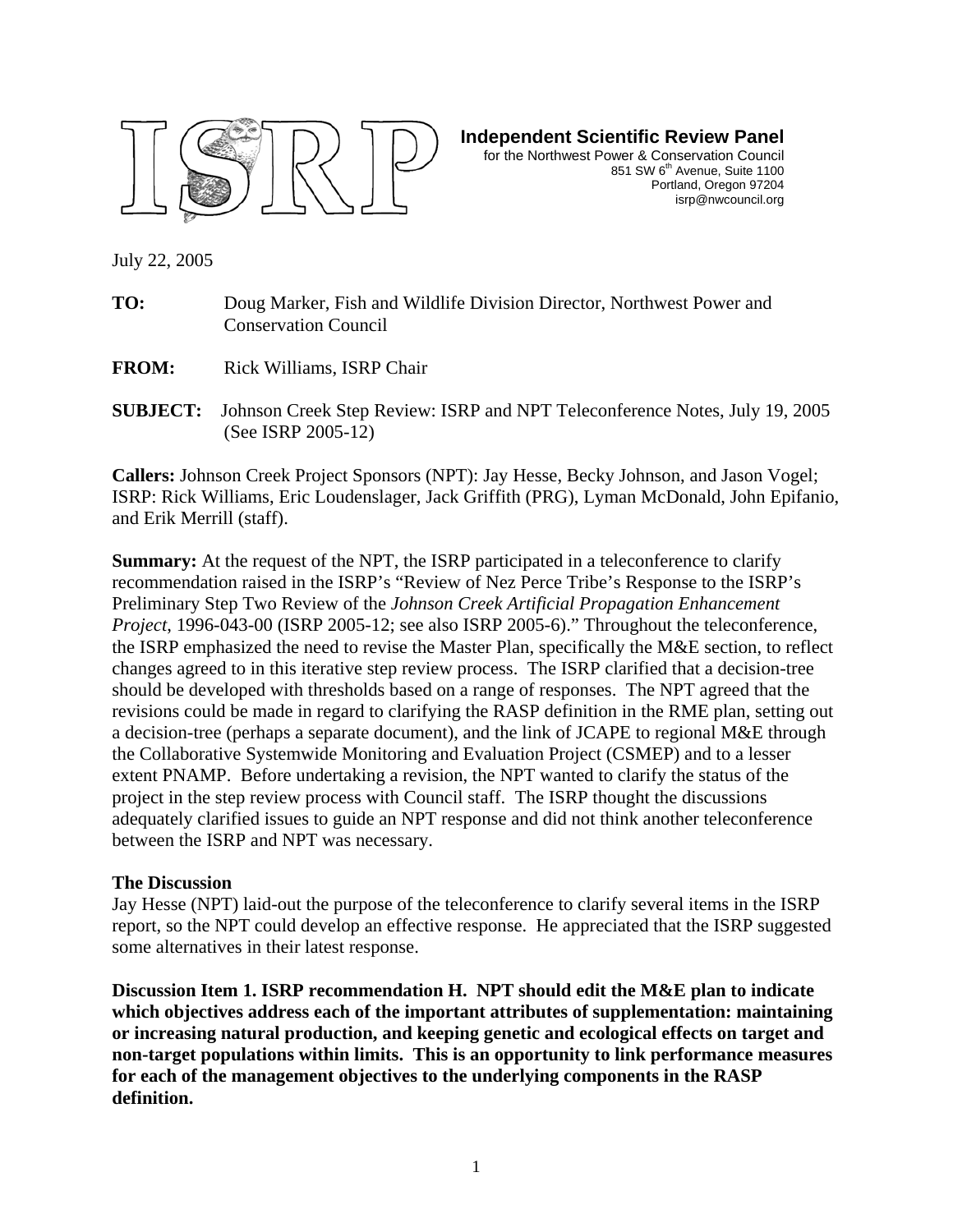Jay suggested that the NPT may not be effectively communicating what is in the plan. He suggested discussion rather than re-writing could clarify this issue. Jay asserted that the Executive Summary explicitly linked the Master Plan with the RASP definition. Eric indicated that the M&E plan section should include the definition. Jay agreed the definition could be expanded from the Executive Summary and explicitly stated as an introductory piece in the M&E section. The individual elements of the RASP definition should be identified and linked to management objectives and performance measures within the Master Plan.

Lyman said an overall theme of the ISRP's response was the Master Plan needs to be revised to capture the responses, and responses-to-responses, so that future plan-users can successfully implement the program and future reviewers can readily understand what is in the plan and what is not. This is an example of where a plan needs to be edited to reflect the verbal and iterative written exchanges between the sponsors and the ISRP, not just adding minutes of the latest verbal exchange as an appendix to the plan.

## **Discussion Item 2. ISRP recommendation C. The M&E plan should formally define what risk levels are, identify the critical uncertainties they are testing, and provide the performance thresholds that prompt review of risk levels and program operation modification.**

The ISRP suggested that the NPT make a short list of critical uncertainties, performance metrics to evaluate those uncertainties, and ranges of performance thresholds that incorporates some recognition that if the supplementation effort goes wrong, it can be stopped. The ISRP recommended thinking of this decision-tree in terms of a business plan that addresses a range of expected responses, and manages uncertainty and risk. If "X" happens what do you do? If the response falls outside a range of expected responses, what do you do? When do you quit in order to avoid going bankrupt?

Jason Vogel noted that the Master Plan does not state that supplementation will stop under a specific scenario, but rather explains that JCAPE is an adaptive management program. Jay said hardwiring a management response from the science side isn't an approach their managers will support. The NPT said it helps to hear that the ISRP is not expecting a specific number, but rather recommends building the decision tree on a range of expected responses and correspondingly appropriate responses. Jay noted the NPT are somewhat hesitant to report hard numbers that they are not entirely comfortable with, because the numbers may be misused. Jay asked does the ISRP see this risk decision-tree as being part of the M&E plan or a separate document?

The ISRP said one purpose of the decision-tree is that it justifies the M&E plan, which will be expensive, by closely tying M&E to management decisions. The ISRP noted that grizzly bear, peregrine falcons, and grey wolf thresholds for ESA delisting are examples worth reviewing. The Hood River Master Plan also includes an example of a decision framework for hatchery programs.